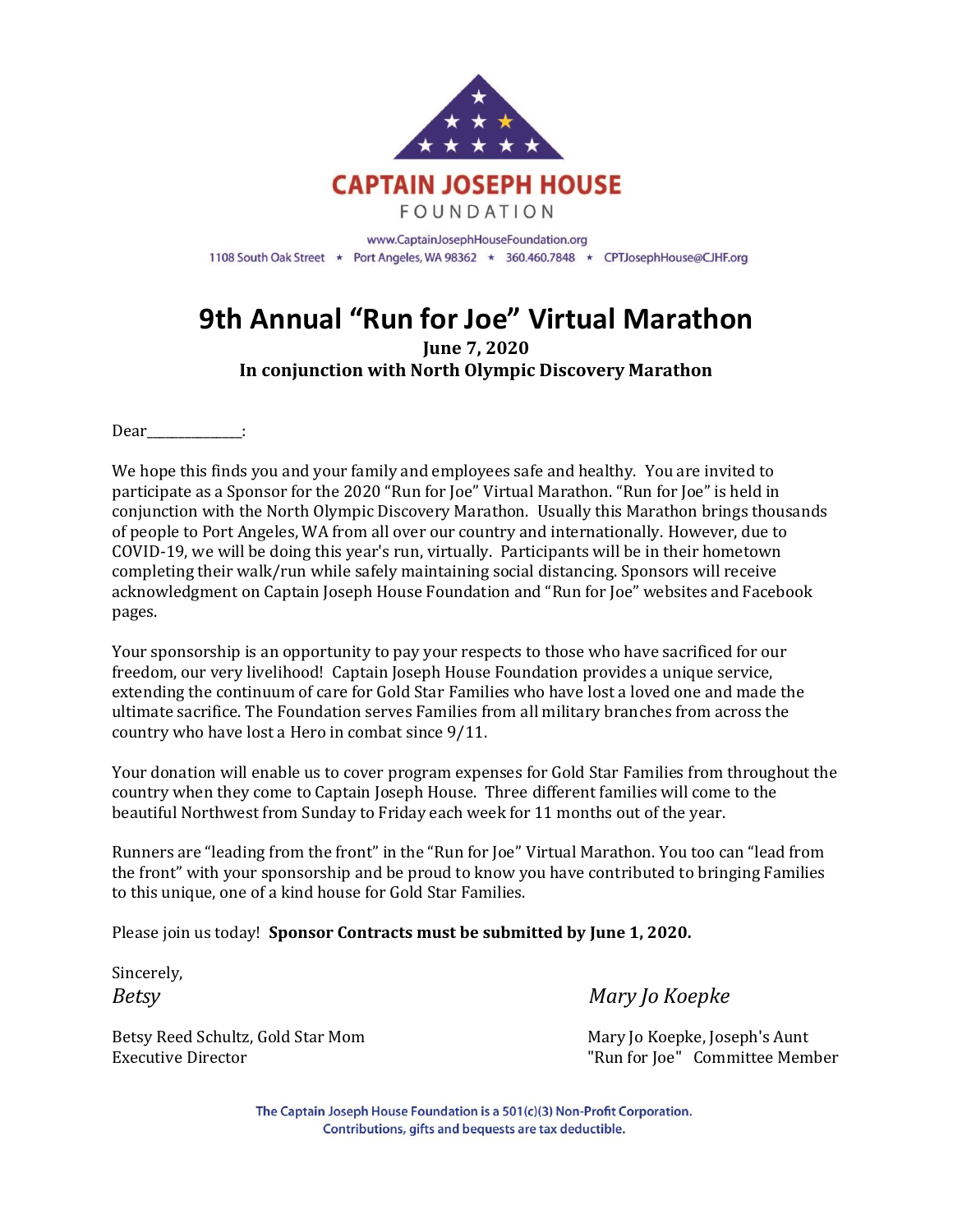

# 9th Annual "Run for Joe" Virtual Marathon

**June 7, 2020 In conjunction with North Olympic Discovery Marathon**

#### **Sponsorship Levels and Benefits**

Gold Sponsor \$ 500+

- Company logo and website posted on our websites and Facebook.
- Large company logo in prominent position on back of commemorative runner's performance singlet.
- Runner's singlet. (please give us your size)



Silver Sponsor \$250+

- Company Logo posted on our websites and Facebook.
- Medium company logo on back of commemorative runner's performance singlet

#### Bronze Sponsor \$100+

- Business or Individual name on our websites and Facebook.
- Business or Individual name on back of commemorative runner's performance singlet